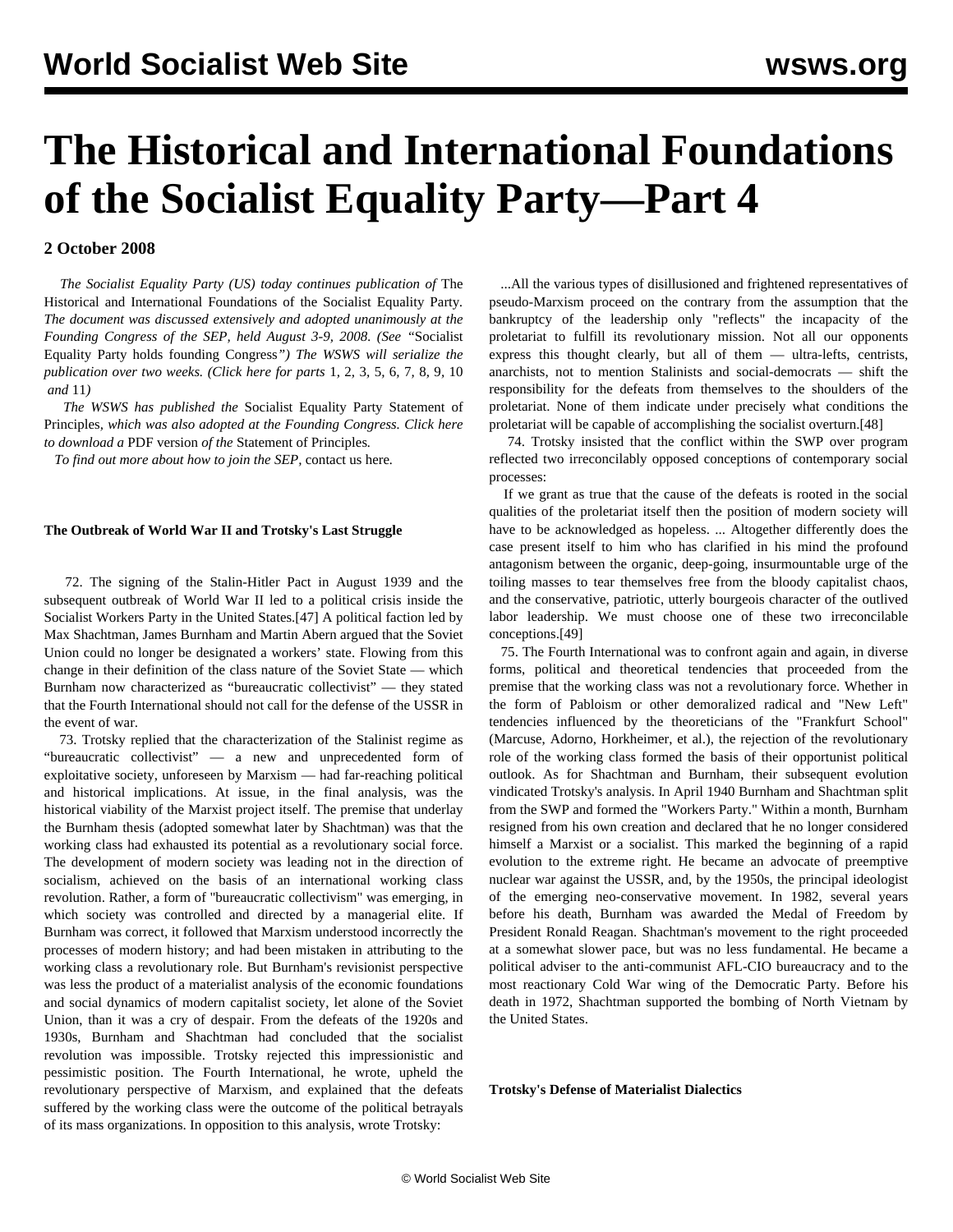76. Another element of the 1939-40 struggle requires attention: its explicitly theoretical-philosophical dimension. Burnham, a professor of philosophy at New York University, declared himself an opponent of materialist dialectics. Like many others who opposed dialectical materialism from the standpoint of philosophical idealism (especially in its neo-Kantian form), Burnham dismissed the materialism defended by Marx and Engels as merely a product of outdated nineteenth century science and its excessive reverence for Darwin's evolutionary theory. As for dialectics, Burnham ridiculed Hegel as "the century-dead archmuddler of human thought."[50] In his reply to Burnham, Trotsky provided a succinct characterization of both materialist dialectics and the professor's theoretical method, explaining the relationship between Burnham's pragmatic outlook and his political conclusions:

 Vulgar thought operates with such concepts as capitalism, morals, freedom, workers' state, etc. as fixed abstractions, presuming that capitalism is equal to capitalism; morals are equal to morals, etc. Dialectical thinking analyzes all things and phenomena in their continuous change, while determining in the material conditions of those changes that critical limit beyond which 'A' ceases to be 'A', a workers' state ceases to be a workers' state.

 The fundamental flaw of vulgar thought lies in the fact that it wishes to content itself with motionless imprints of a reality which consists of eternal motion. Dialectical thinking gives to concepts, by means of closer approximations, corrections, concretization, a richness of content and flexibility; I would even say a succulence which to a certain extent brings them close to living phenomena. Not capitalism in general, but a given capitalism at a given stage of development. Not a workers' state in general, but a given workers' state in a backward country in an imperialist encirclement, etc.

 Dialectical thinking is related to vulgar thinking in the same way that a motion picture is related to a still photograph. The motion picture does not outlaw the still photograph but combines a series of them according to the laws of motion. Dialectics does not deny the syllogism, but teaches us to combine syllogisms in such a way as to bring our understanding closer to the eternally changing reality. Hegel in his *Logic* established a series of laws: change of quantity into quality, development through contradictions, conflict of content and form, interruption of continuity, change of possibility into inevitability, etc., which are just as important for theoretical thought as is the simple syllogism for more elementary tasks.

 Hegel wrote before Darwin and before Marx. Thanks to the powerful impulse given to thought by the French Revolution, Hegel anticipated the general movement of science. But because it was only an anticipation, although by a genius, it received from Hegel an idealistic character. Hegel operated with ideological shadows as the ultimate reality. Marx demonstrated that the movement of these ideological shadows reflected nothing but the movement of material bodies.

 We call our dialectic, materialist, since its roots are neither in heaven nor in the depths of our 'free will,' but in objective reality, in nature. Consciousness grew out of the unconscious, psychology out of physiology, the organic world out of the inorganic, the solar system out of the nebulae. On all the rungs of the ladder of development, the quantitative changes were transformed into the qualitative. Our thought, including dialectical thought, is only one of the forms of the expression of changing matter. There is place within this system for neither God, nor Devil, nor immortal soul, nor eternal norms of laws and morals. The dialectic of thinking, having grown out of the dialectic of nature, possesses consequently a thoroughly materialist character.[51]

 77. Shachtman asserted that no one had demonstrated "that agreement or disagreement on the more abstract doctrines of dialectical materialism necessarily affects today's and tomorrow's concrete political issues — and political parties, programs and struggles are based on such concrete issues." Trotsky replied:

 ...What parties? What programs? What struggles? All parties and all programs are here lumped together. The party of the proletariat is a party unlike all the rest. It is not at all based upon "such concrete issues." In its very foundation it is diametrically opposed to the parties of the bourgeois horse-traders and petty-bourgeois rag patchers. Its task is the preparation of a social revolution and the regeneration of mankind on new material and moral foundations. In order not to give way under the pressure of bourgeois public opinion and police repression, the proletarian revolutionist, a leader all the more, requires a clear, far-sighted, completely thought-out world outlook. Only upon the basis of a unified Marxist conception is it possible to correctly approach 'concrete' questions.[52]

#### **The Petty-Bourgeois Opposition and Party Organization**

 78. At an early stage of the factional struggle inside the SWP, Trotsky defined the Shachtman-Burnham-Abern minority as "a typical pettybourgeois tendency." This was not a gratuitous insult. Rather, on the basis of political experience spanning more than 40 years, and which included leading two revolutions (in 1905 and 1917) and creating and commanding the Red Army, Trotsky detected in the minority features characteristic of "any petty-bourgeois group inside the socialist movement." The list included: "a disdainful attitude toward theory and an inclination toward eclecticism; disrespect for the tradition of their own organization; anxiety for personal 'independence' at the expense of anxiety for objective truth; nervousness instead of consistency; readiness to jump from one position to another; lack of understanding of revolutionary centralism and hostility towards it; and finally, inclination to substitute clique ties and personal relationships for party discipline."[53]

 79. The minority relentlessly denounced the organizational practices of the SWP, all-but-depicting Cannon as an emerging Stalin, the boss of a ruthless party bureaucracy dedicated to stamping out all expressions of individuality. Cannon, not one to mince words, remarked that

 The petty-bourgeois intellectuals are introspective by nature. They mistake their own emotions, their uncertainties, their fears and their own egoistic concern about their personal fate for the sentiments and movements of the great masses. They measure the world's agony by their own inconsequential aches and pains.[54]

 80. Cannon pointed out that the petty-bourgeois minority's denunciation of the party's organizational practices followed a familiar pattern:

 ...The history of the revolutionary labor movement since the days of the First International is an uninterrupted chronicle of the attempts of pettybourgeois groupings and tendencies of all kinds to recompense themselves for their theoretical and political weakness by furious attacks against the "organizational methods" of the Marxists. And under the heading of organizational methods, they include everything from the concept of revolutionary centralism up to routine matters of administration; and beyond that to the personal manners and methods of their principled opponents, which they invariably describe as "bad," "harsh," "tyrannical," and — of course, of course, of course — "bureaucratic." To this day any little group of anarchists will explain to you how the "authoritarian" Marx mistreated Bakunin.

 The eleven year history of the Trotskyist movement in the United States is extremely rich in such experiences. The internal struggles and faction fights, in which the basic cadres of our movement were consolidated and educated, were, in part, always struggles against attempts to replace principled issues by organizational quarrels. The politically weak opponents resorted to this subterfuge every time.[55]

81. Trotsky warmly endorsed Cannon's analysis of the "organization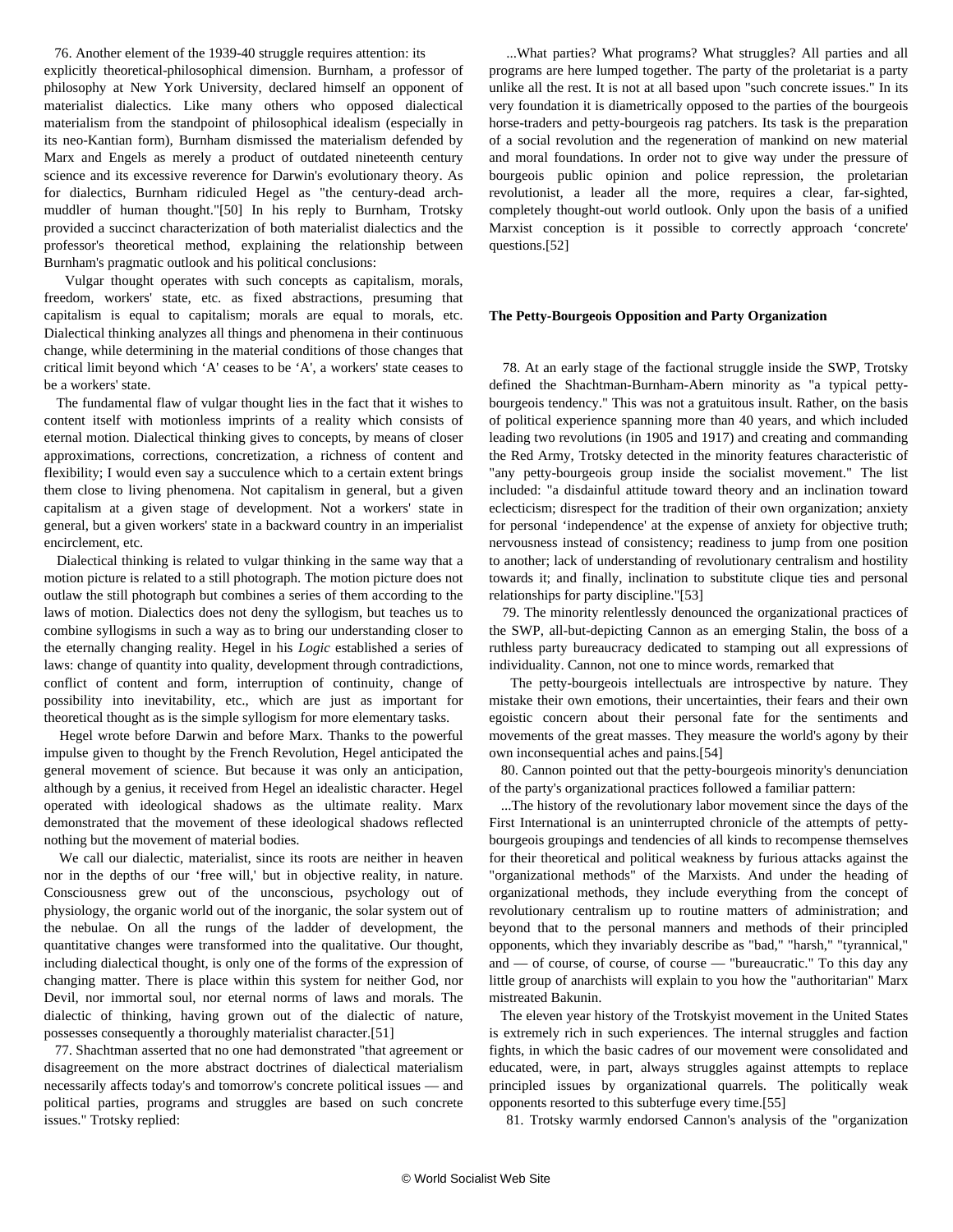question" and his struggle for a "proletarian orientation" by the SWP. He wrote: "Jim's pamphlet is excellent: It is the writing of a genuine workers' leader. If the discussion had not produced more than this document, it would be justified."[56]

#### **The Fourth International and the Outbreak of World War II**

 82. The Second World War erupted in September 1939 with the invasion of Poland by Nazi Germany. Hitler's bloody assault was facilitated by the signing of a "Non-Aggression Pact" with the Stalinist regime only one week earlier. The immediate political and military impulse for the launching of the conflagration came from the strategic objectives of the Third Reich. However, at a more fundamental level, the war arose out of the economic and geo-political contradictions generated by the First World War and, beyond that, the historic obsolescence of the nation-state system and the general economic breakdown of world capitalism. Trotsky dismissed attempts to portray the war as a conflict between democracy and fascism. "The present war," he wrote, "which its participants started before they signed the treaty of Versailles, grew out of imperialist contradictions. It was as inevitable as the crash of trains which are let loose one toward the other on the same track."[57] In *The Manifesto of the Fourth International on the Imperialist War*, written in May 1940, Trotsky placed responsibility for the global catastrophe on the imperialist bourgeoisie of all the major capitalist countries. The belated denunciations by France, Britain and the United States of Hitler's totalitarian regime reeked of cynicism. Trotsky wrote:

 The democratic governments, who in their day hailed Hitler as a crusader against Bolshevism, now make him out to be some kind of Satan unexpectedly loosed from the depths of hell, who violates the sanctity of treaties, boundary lines, rules, and regulations. If it were not for Hitler the capitalist world would blossom like a garden. What a miserable lie! This German epileptic with a calculating machine in his skull and unlimited power in his hands did not fall from the sky or come up out of hell: he is nothing but the personification of all the destructive forces of imperialism. ... Hitler, rocking the old colonial powers to their foundations, does nothing but give a more finished expression to the imperialist will to power. Through Hitler, world capitalism, driven to desperation by its own impasse, has begun to press a razor-sharp dagger into its own bowels.

 The butchers of the second imperialist war will not succeed in transforming Hitler into a scapegoat for their own sins.

 Before the judgment bar of the proletariat all the present rulers will answer. Hitler will do no more than occupy first place among the criminals in the dock.[58]

 83. The *Manifesto* drew attention to the role of the United States. At the time (in 1940), it remained outside the direct sphere of conflict. But, Trotsky predicted, the American bourgeoisie would soon exploit the opportunity offered by war to secure for the United States a hegemonic position in the affairs of world capitalism. This was not simply a matter of ambition, but of economic and political necessity:

 The industrial, financial, and military strength of the United States, the foremost capitalist power in the world, does not at all insure the blossoming of American economic life, but on the contrary, invests the crisis of her social system with an especially malignant and convulsive character. Gold in the billions cannot be made use of, nor can the millions of unemployed! In the theses of the Fourth International, *War and the Fourth International*, published six years ago, it was predicted:

 "US capitalism is up against the same problems that pushed Germany in 1914 on the path of war. The world is divided? It must be redivided. For Germany it was a question of 'organizing Europe.' The United States must 'organize' the world. History is bringing humanity face to face with the volcanic eruption of American imperialism."[59]

 84. The *Manifesto* analyzed the driving forces guiding American imperialism:

 Under one or another pretext and slogan the United States will intervene in the tremendous clash in order to maintain its world dominion. The order and the time of the struggle between American capitalism and its enemies is not yet known — perhaps even by Washington. War with Japan would be a struggle for 'living room' in the Pacific Ocean. War in the Atlantic, even if directed immediately against Germany, would be a struggle for the heritage of Great Britain.

 The potential victory of Germany over the Allies hangs like a nightmare over Washington. With the European continent and the resources of its colonies as her base, with all the European munitions factories and shipyards at her disposal, Germany — especially in combination with Japan in the Orient — would constitute a mortal danger for American imperialism. The present titanic battles on the fields of Europe are, in this sense, preparatory episodes in the struggle between Germany and America.[60]

 85. The *Manifesto of the Fourth International* called on workers in the United States to oppose war, but explicitly denounced the pacifism of layers of the petty bourgeoisie:

 Our struggle against United States intervention into the war has nothing in common with isolationism and pacifism. We tell the workers openly that the imperialist government cannot fail to drag this country into war. The dispute within the ruling class involves only the question of when to enter the war and against whom to level the fire first. To count upon holding the United States to neutrality by means of newspaper articles and pacifist resolutions is like trying to hold back the tide with a broom. The real struggle against war means the class struggle against imperialism and a merciless exposure of petty-bourgeois pacifism. Only revolution could prevent the American bourgeoisie from intervening in the second imperialist war or beginning the third imperialist war. All other methods are either charlatanism or stupidity or a combination of both.[61]

 86. In opposition to petty bourgeois pacifists who counseled individual passive resistance to the war, the Fourth International called for the training of workers in military arts, but under the control of the trade unions and with working class officers. Within the United States and among its allies, the ruling class sought to sell the war by presenting it as a "war for democracy," exploiting the hatred felt by broad sections of the working class for the Nazi regime. After the German invasion of the Soviet Union in 1941, this slogan would be taken up by the Stalinists as part of their alliance with the Allied imperialist powers. The Fourth International rejected it from the outset:

 No less a lie is the slogan of a war for democracy against fascism. As if the workers have forgotten that the British government helped Hitler and his hangman's crew gain power! The imperialist democracies are in reality the greatest aristocracies in history. England, France, Holland, Belgium rest on the enslavement of colonial peoples. The democracy of the United States rests upon the seizure of the vast wealth of an entire continent. All the efforts of these "democracies" are directed toward the preservation of their privileged position. A considerable portion of the war burden is unloaded by imperialist democracies onto their colonies. The slaves are obliged to furnish blood and gold in order to insure the possibility of their masters remaining slaveholders.[62]

 87. Trotsky insisted that the Stalin regime's initial wartime alliance with Germany, and its brutal policy in occupied Finland and Poland, did not alter the social character the Soviet Union as a degenerated workers' state. Despite the crimes and treachery of Stalinism, the Fourth International still called for the defense of the USSR against imperialism.

 Many petty bourgeois radicals, who only yesterday were still ready to consider the Soviet Union as an axis for grouping the "democratic" forces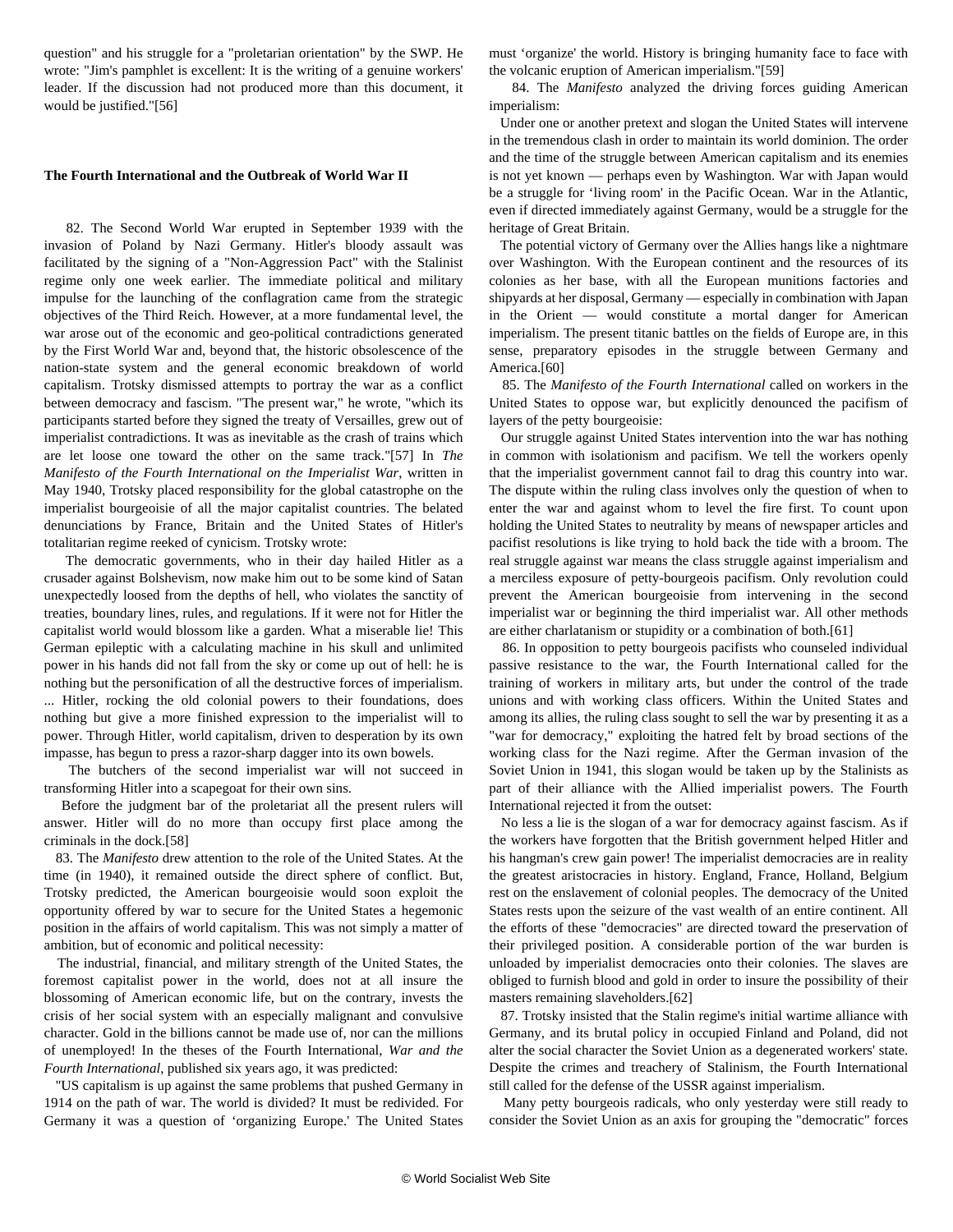against fascism, have suddenly discovered, now that their own fatherlands have been threatened by Hitler, that Moscow, which did not come to their aid, follows an imperialist policy, and that there is no difference between the USSR and the fascist countries.

 "Lie!" will respond every class conscious worker — there is a difference. The bourgeoisie appraises this social difference better and more profoundly than do the radical windbags. To be sure, the nationalization of the means of production in one country, and a backward one at that, still does not insure the building of socialism. But it is capable of furthering the primary prerequisite of socialism, namely, the planned development of the productive forces. To turn one's back on the nationalization of the means of production on the ground that in and of itself it does not create the well-being of the masses is tantamount to sentencing a granite foundation to destruction on the ground that it is impossible to live without walls and a roof.

 88. Defense of the Soviet Union from imperialism, however, did not in the least imply any political concession to the Stalinist bureaucracy:

 The Fourth International can defend the USSR only by the methods of revolutionary class struggle. To teach the workers correctly to understand the class character of the state — imperialist, colonial, workers' — and the reciprocal relations between them, as well as the inner contradictions in each of them, enables the workers to draw correct practical conclusions in every given situation. While waging a tireless struggle against the Moscow oligarchy, the Fourth International decisively rejects any policy that would aid imperialism against the USSR.

 The defense of the USSR coincides in principle with the preparation of the world proletarian revolution. We flatly reject the theory of socialism in one country, that brain child of ignorant and reactionary Stalinism. Only the world revolution can save the USSR for socialism. But the world revolution carries with it the inescapable blotting out of the Kremlin oligarchy.[63]

 89. The *Manifesto* concluded with the forceful reassertion of the Fourth International's strategy of world socialist revolution.

 In contradistinction to the Second and Third Internationals, the Fourth International builds its policy not on the military fortunes of the capitalist states but on the transformation of the imperialist war into a war of the workers against the capitalists, on the overthrow of the ruling classes of all countries, on the world socialist revolution. The shifts in the battle lines at the front, the destruction of national capitals, the occupation of territories, the downfall of individual states, represent from this standpoint only tragic episodes on the road to the reconstruction of modern society.

 Independently of the course of the war, we fulfill our basic task: we explain to the workers the irreconcilability between their interests and the interests of bloodthirsty capitalism; we mobilize the toilers against imperialism; we propagate the unity of the workers in all warring and neutral countries; we call for the fraternization of workers and soldiers within each country, and of soldiers with soldiers on the opposite side of the battle front; we mobilize the women and youth against the war; we carry on constant, persistent, tireless preparation for the revolution — in the factories, in the mills, in the villages, in the barracks, at the front, and in the fleet.[64]

#### **Trotsky's Place In History**

 90. The outbreak of war placed Trotsky's life in greater danger than ever. The revolutionary consequences of World War I remained fresh in the memory of the imperialist powers and the Soviet bureaucracy. As long as he lived, Trotsky remained the leader of the revolutionary government in exile. Was it not possible, even likely, Stalin feared, that the upheavals

of war would create a revolutionary movement that would restore Trotsky to power? To complete the elimination of the leadership of the Russian Revolution and prevent the development of the Fourth International, Stalinist agents infiltrated the Trotskyist movement. Their central goal was the assassination of Leon Trotsky. Among those working for the GPU in the Trotskyist movement were Mark Zborowski (the secretary for Trotsky's son, Leon Sedov), Sylvia Callen (the secretary for James Cannon), and Joseph Hansen (Trotsky's secretary and guard after 1937 and future leader of the SWP). Zborowski, who was known as "Etienne" inside the Trotskyist movement, assisted the GPU in the assassinations of Erwin Wolf, one of Trotsky's secretaries, (in July 1937), Ignace Reiss, a defector from the GPU who had declared himself a Trotskyist, (in September 1937), Trotsky's son, Leon Sedov (in February 1938) and Rudolf Klement, secretary of the Fourth International (in July 1938, less than two months before the Fourth International's founding congress). On May 24, 1940, Trotsky escaped one attempt on his life, which had been facilitated by a GPU agent working on his guard detail (Robert Sheldon Harte). On August 20, 1940, Trotsky was assaulted by a GPU agent, Ramon Mercader, at his home in Coyoacan, Mexico. He died the next day.

 91. Trotsky's assassination was a devastating blow to the cause of international socialism. He was not only the co-leader of the October Revolution, the implacable opponent of Stalinism and the founder of the Fourth International. He was the last and greatest representative of the political, intellectual, cultural and moral traditions of the classical Marxism that had inspired the mass revolutionary workers' movement that emerged in the last decade of the nineteenth century and the first decades of the twentieth. He developed a conception of revolutionary theory, rooted philosophically in materialism, directed outward toward the cognition of objective reality, oriented to the education and political mobilization of the working class, and strategically preoccupied with the revolutionary struggle against capitalism. Fully engaged in the historic tasks of the new revolutionary epoch, Trotsky viewed with contempt those who sought to evade their political responsibilities under the banner of personal freedom. "Let the philistines hunt for their own individuality in empty space," he declared. Nor did he give an inch to those who claimed that the defeats suffered by the working class demonstrated the failure of Marxism itself. For Trotsky, such arguments were based on political demoralization, not theoretical insight. Those shouting loudest about the "crisis of Marxism" were precisely those who had capitulated intellectually to the spread of political reaction. They were translating their personal fears, Trotsky wrote, "into the language of immaterial and universal criticism." The innumerable critics of Marxism, however, had no alternative but demoralized resignation for the working class. The opponents of Marxism, observed Trotsky, "are disarming themselves in the face of reaction, renouncing scientific social thought, surrendering not only material but also moral positions, and depriving themselves of any claim to revolutionary vengeance in the future."[65]

#### **The United States Enters the War**

 92. From the beginning of the war, the United States was engaged politically, economically and even militarily — in the global conflict. The Roosevelt administration exploited the desperate situation confronting British Prime Minister, Winston Churchill, to extract political and financial concessions from British imperialism. In the long run, however, the United States could tolerate neither German dominance of Europe nor Japanese supremacy in Asia and the Pacific. In the latter case, the United States, since its bloody conquest of the Philippines at the turn of the 20th